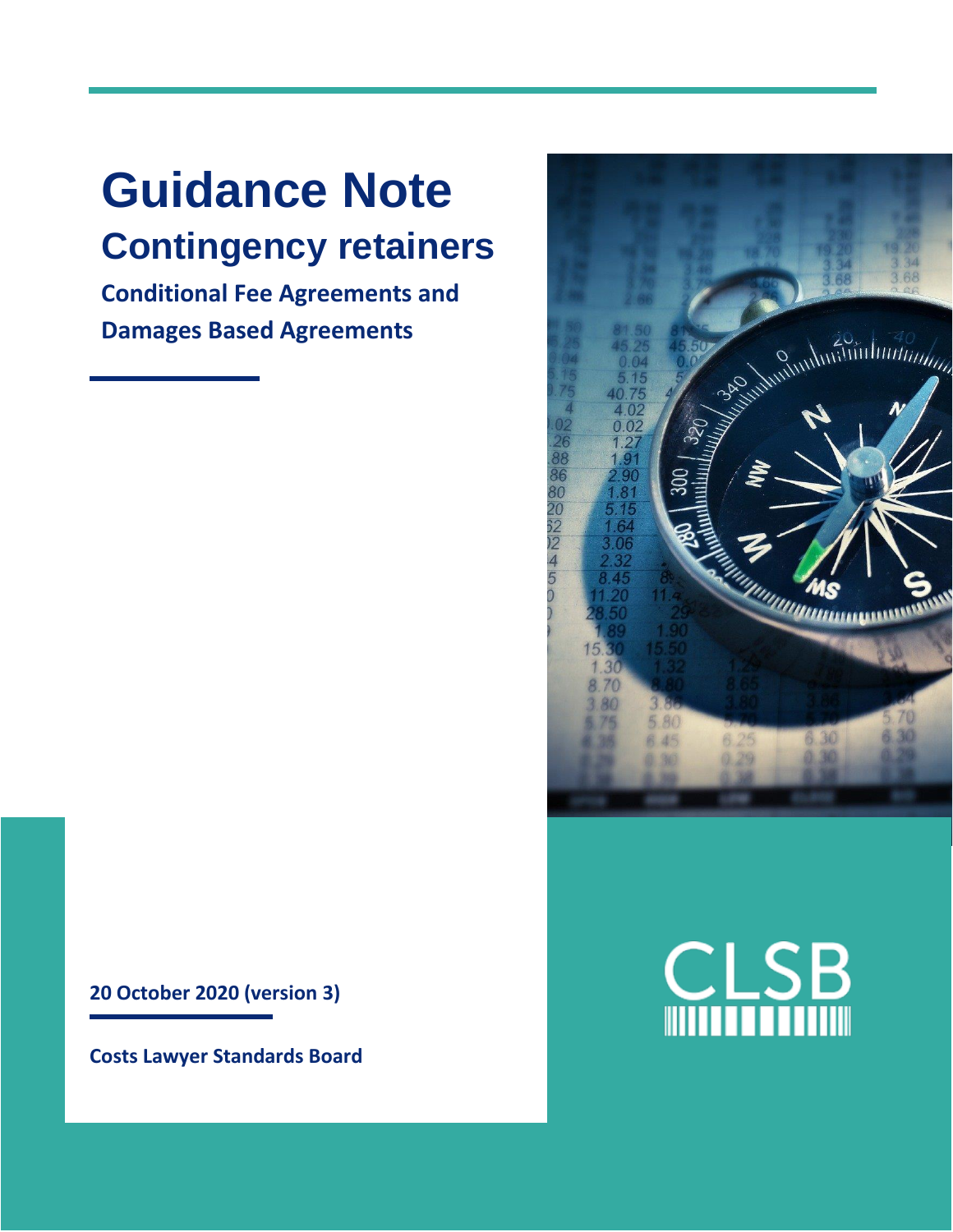This guidance note is intended to help Costs Lawyers understand their obligations and options in relation to making Conditional Fee Agreements (CFAs) and Damages Based Agreements (DBAs) with clients when dealing with contentious work.

# **Context**

- 1. CFAs and DBAs are forms of contingency agreement entered into between a lawyer and their client. Under a contingency agreement, the amount you are paid for your professional services depends on a stated outcome; usually a "win" in a contentious matter, as defined in the agreement.
- 2. The main difference between a CFA and a DBA is the method by which remuneration is calculated once the "win" is triggered. In general, under a CFA you would be remunerated by way of a fixed fee or hourly rate multiplied by the number of hours worked, whereas a DBA provides for remuneration as a percentage of a financial benefit secured by the client.
- 3. Historically, all forms of contingency fee retainers in contentious litigation were considered unlawful, based largely on an outdated belief that such a stake in the affairs of others was immoral. This is no longer the case.
- 4. We are conscious that many Costs Lawyers will have a detailed understanding of the legal requirements for CFAs and DBAs, and will have advised on costs matters that relate to contingency agreements. This guidance note focuses on situations in which you might enter into a CFA or DBA with your own client, including factors you should think about when doing so.

## Legal framework

5. Statutory provision for lawful CFAs was first made by the insertion of section 58 of the Courts and Legal Services Act 1990 (CLSA 1990). DBAs for employment claims followed in 2009 with section 154 of the Coroners and Justice Act 2009 inserting a new section 58AA into the CLSA 1990. DBAs for wider civil litigation were permitted from 1 April 2013 with section 45 of the Legal Aid Sentencing and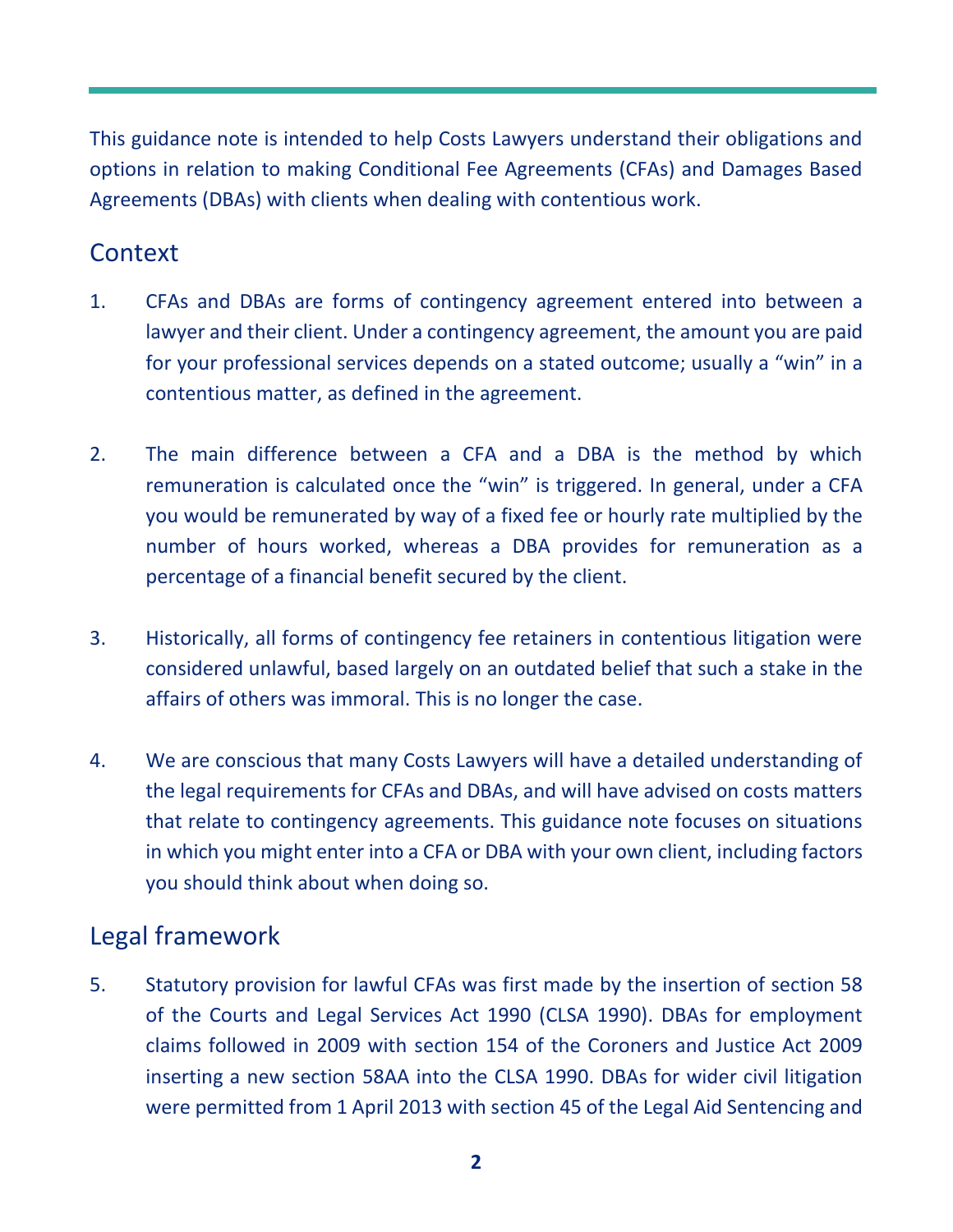Punishment of Offenders Act 2012 (LASPO) amending section 58AA of the CLSA 1990.

- 6. You should consider the relevant sections of the above legislation, together with The Damages Based Agreements Regulations 2013 (SI/2013/609) if relevant, before entering into a CFA or DBA with a client.
- 7. It is important to note that the legal framework is only concerned with contentious matters (and employment law cases). Non-contentious business agreements are outside the scope of this framework.

### Legal requirements

- 8. There are some types of claims in relation to which a CFA or DBA retainer cannot lawfully be used. These mainly relate to family and criminal matters.
- 9. The CLSA 1990 also contains requirements as to the form and substance of contingency retainers. For example, they must be made in writing. See sections 58 to 58AA of the CLSA 1990 in the first instance.
- 10. There are additional formal requirements for DBAs in Regulation 3 of The Damages Based Agreements Regulations 2013.

### What is a CFA?

- 11. Section 58(2) of the CLSA 1990 defines a CFA as: "an agreement with a person providing advocacy or litigation services which provides for his [or her] fees and expenses, or any part of them, to be payable only in specified circumstances".
- 12. Broadly, this means that a retainer will be a CFA if it provides for different sums (fees and/or disbursements) to be paid for different outcomes.
- 13. In addition, upon a "win", a CFA may provide for an "uplift" or "success fee" over and above the basic level of remuneration. The success fee is usually a percentage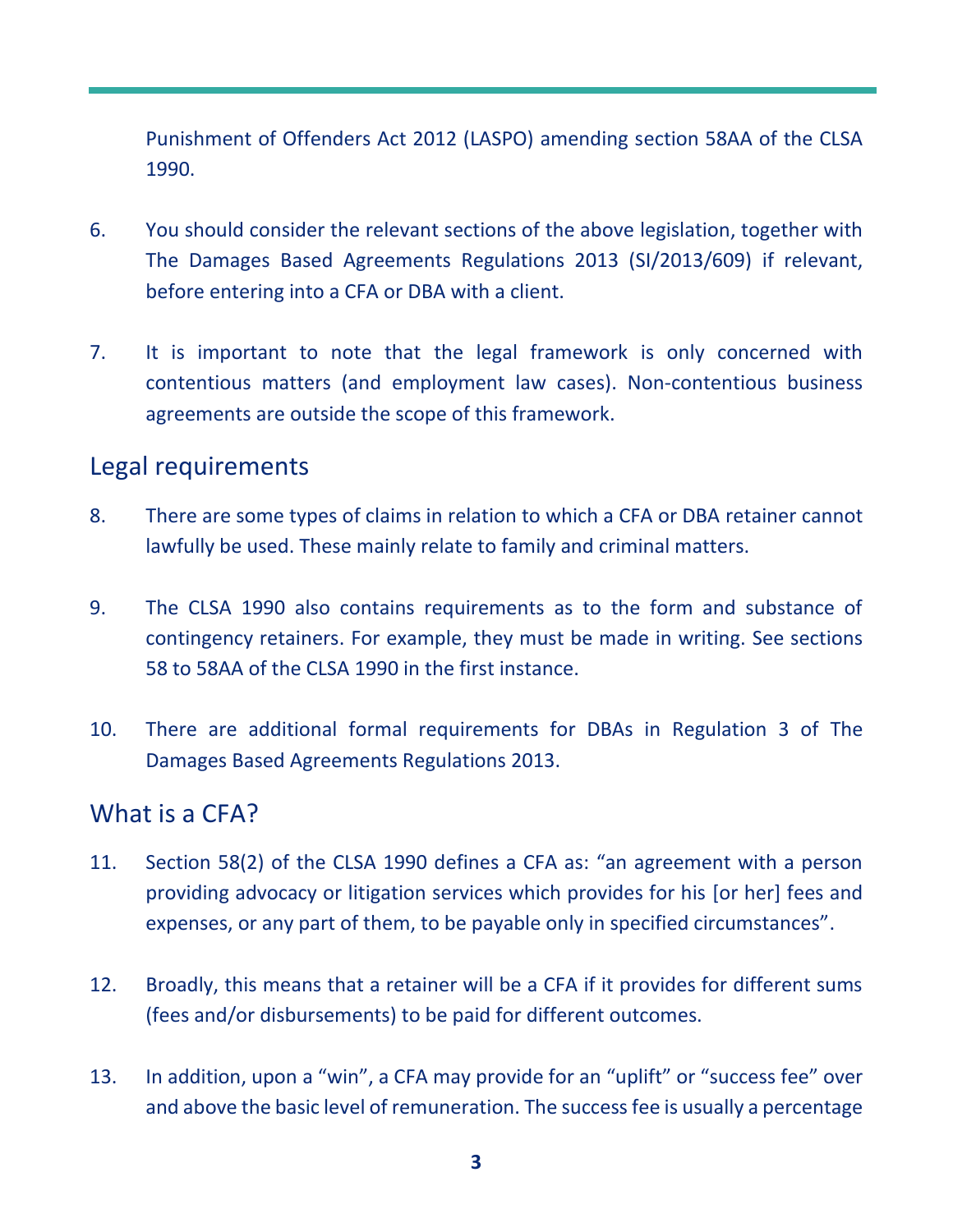of the base fee rate and is intended to reflect the risk that you would be wholly or partly unremunerated in the event of a "loss".

14. Success fees are subject to a statutory cap of 100% of the base fee rate. That is, you cannot receive more than twice your base fee rate in the event of a "win". Case law suggests that you should take care to ensure that any success fee is set at a percentage that properly reflects the actual risk of being wholly or partly unremunerated (see for example *Herbert v HH Law Ltd* [2019] EWCA Civ 527).

## Can a Costs Lawyer enter into a CFA with a client?

- 15. Yes, so long as the subject matter of the retainer does not render the CFA unlawful (broadly, it must not relate to family or criminal matters).
- 16. You can enter into a CFA with a lay client or with an instructing legal professional, such as a solicitor.
- 17. When drafting a CFA, the relevant "outcome" would be a future event ("win", "lose", "more advantageous than a Part 36 offer" etc). Remuneration under the CFA can be by way of a fixed fee or via multiples of a specified hourly rate. The CFA can be drafted as a "discounted CFA" that allows for a full fee in the event of a "win" but a lesser fee in the event of a "lose".
- 18. As explained below, a CFA is more flexible than a DBA in facilitating "no win no fee" or "no win some fee" arrangements. It is also relevant that under a CFA it is usual for the client to remain liable to pay your professional fees regardless of what they recover from the other side. It is the triggering of the "win" that obliges the client to pay you, not the actual recovery of the sums "won" or associated costs. This is not usually the case for DBAs.
- 19. If you work in a solicitors' firm, your fees for advising on the costs elements of a contentious matter can be covered by a broader CFA between your firm and the client in relation to the claim. You should ensure that the CFA includes costs work (usually by including a provision in the CFA extending the agreement to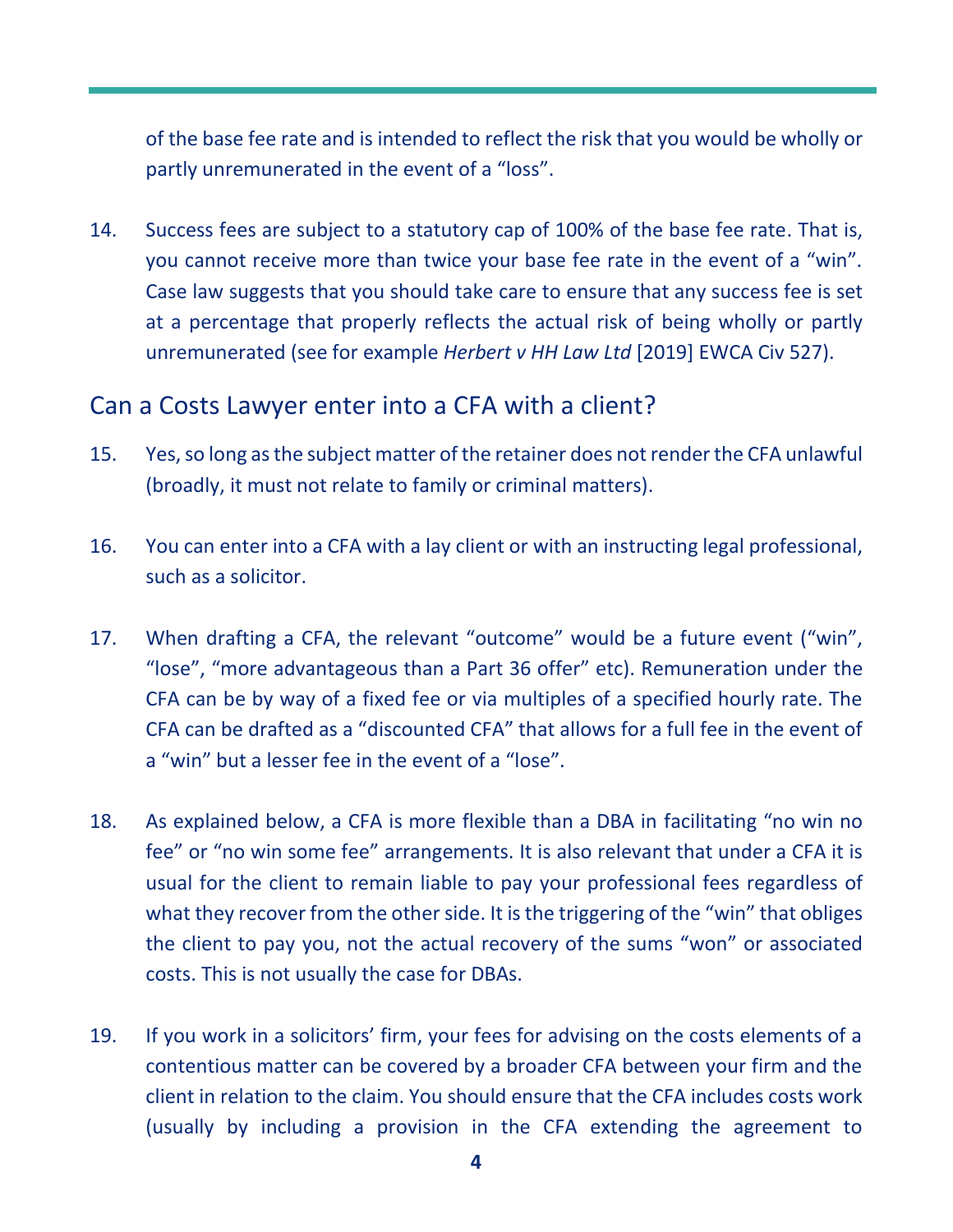negotiations about, and proceedings to recover, costs) and that any definition of a fee earner includes a Costs Lawyer.

#### What is a DBA?

- 20. Section 58AA(3) of the CLSA 1990 defines a DBA as: "an agreement between a person providing advocacy services, litigation services or claims management services and the recipient of those services which provides that (i) the recipient is to make a payment to the person providing the services if the recipient obtains a specified financial benefit in connection with the matter in relation to which the services are provided, and (ii) the amount of that payment is to be determined by reference to the amount of the financial benefit obtained".
- 21. Broadly, this means that a retainer will be a DBA if it provides for remuneration by reference to a financial benefit obtained by the client.
- 22. Regulation 4 of The Damages Based Agreements Regulations 2013 provides that a DBA must not require the client to pay any other fees to their lawyer, except expenses. This means that remuneration under a DBA is intended to be confined only to a percentage of the financial benefit obtained by the client and nothing more.

## Can a Costs Lawyer enter into a DBA with a client?

- 23. Yes, so long as the subject matter of the retainer does not render the DBA unlawful (broadly, it must not relate to family or criminal matters).
- 24. As for CFAs, you can enter into a DBA with a lay client or with an instructing legal professional, such as a solicitor.
- 25. When drafting a DBA, the triggering "outcome" will be a future event that involves a specifically identified financial benefit to your client, usually money paid by the losing party.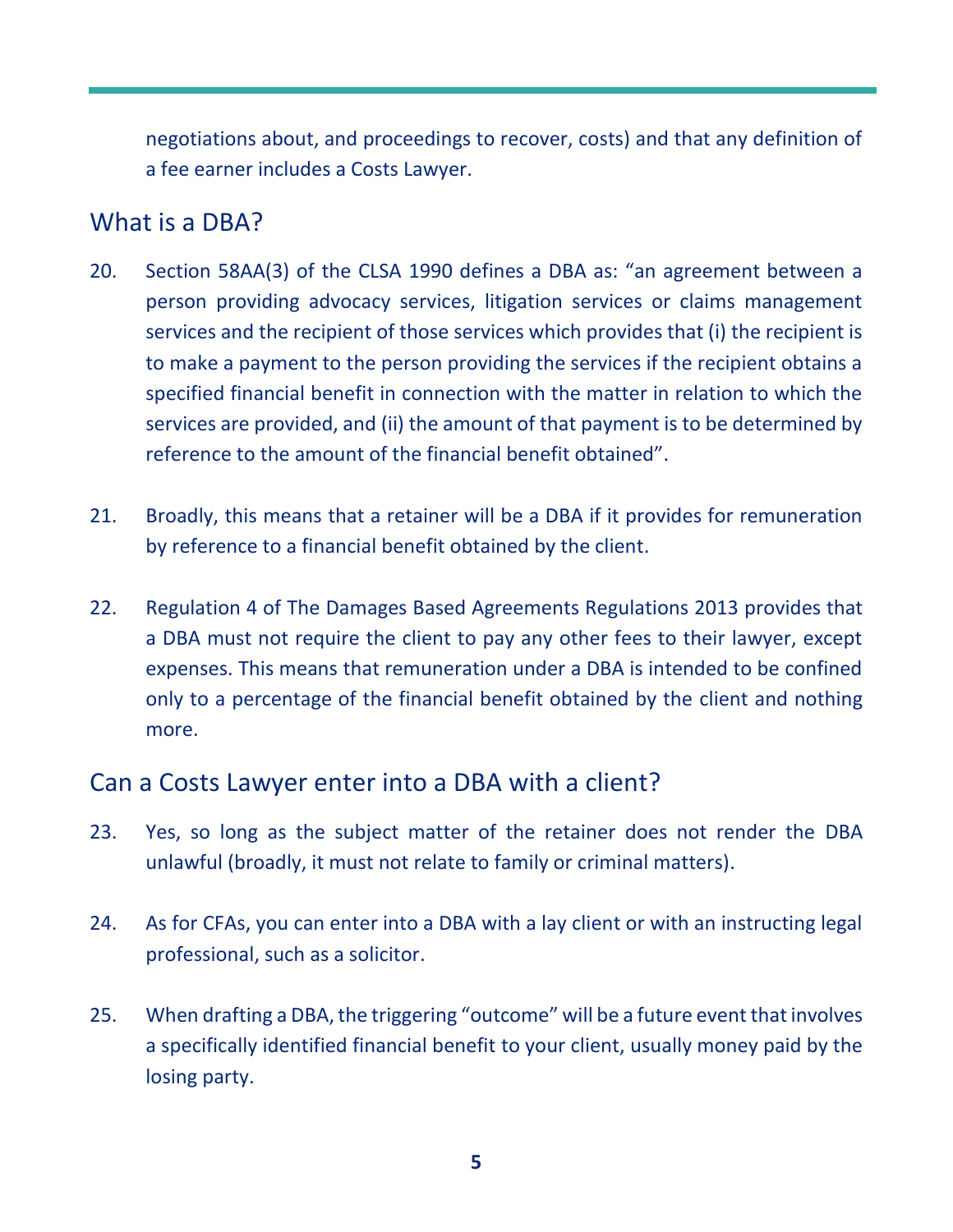- 26. Remuneration would be a percentage of the financial benefit, calculated net of any costs recovered or payable from the other side. Under a DBA costs awarded are credited to the benefit of the client and lower the sum actually deducted from the financial benefit the client obtained.
- 27. At first instance, the remuneration charged by you under a DBA must not exceed 50% (including VAT) of the relevant financial benefit. There is no equivalent cap in appeals.
- 28. If the client is unsuccessful then you will not be remunerated.

### CFA or DBA?

- 29. CFAs are well known and, when properly drafted, allow for flexibility as to payment. Generally, DBAs lack that flexibility and a failure to comply with The Damages Based Agreements Regulations 2013 will render the DBA unenforceable.
- 30. The government periodically reviews this situation and could consider amendments to the Regulations in the future. For now, you should be alive to the fact that the legislative framework governing DBAs is generally considered to be unclear in a number of respects and, while it will be appropriate to use DBAs in some circumstances, there is a risk that they could create uncertainty for you or your client.
- 31. You can choose whether, as part of your practising arrangements, you offer clients a CFA, DBA or neither. However, in offering any particular fee arrangement, you should consider what is in the best interests of your client and advise them accordingly. If you feel a CFA or DBA is the most appropriate retainer for your client in their individual circumstances, but you do not generally use that type of contingency agreement, you should advise the client of all their options.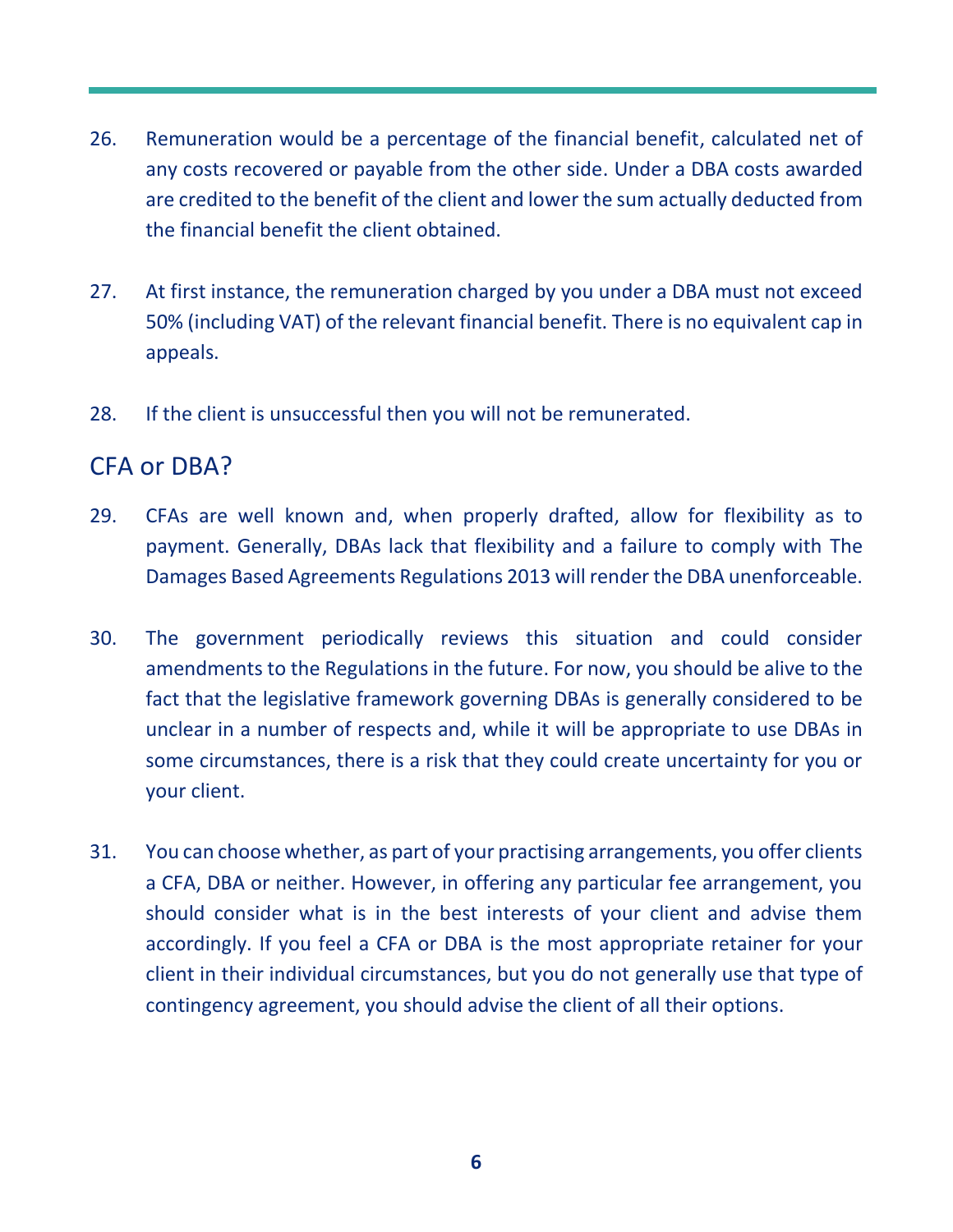# Treating your clients fairly

- 32. As for all other aspects of your work, you should consider your obligations under the CLSB Code of Conduct when advising your clients about potential remuneration structures for your work. The following provisions of the Code of Conduct are of particular relevance:
	- 1.6 You must not enter into any fee arrangements which are unlawful.
	- 1.7 You must not act in any way which is likely to diminish the trust the public places in you or in the profession of Costs Lawyers.
	- 2.1 You must at all times act within the law.
	- 3 You must act in the best interests of the client.
	- 3.4 You must advise new clients in writing when instructions are first received of … details of your charging structure.
	- 4.6 You must ensure that clients are able to make informed decisions about the work being undertaken on their behalf and the cost of that work.
- 33. In the context of contingency retainers, this means you should:
	- not enter into an unlawful CFA or DBA with a client:
	- comply with the legal requirements for entering into a CFA or DBA;
	- advise a client about their options in relation to entering into a CFA or DBA in sufficient detail to allow them to make an informed decision;
	- advise a client to enter into a CFA or DBA only if it is in the client's best interests to do so;
	- be alive to and manage the potential for conflicts between your client's interests and your own interests (or your organisation's interests) when advising a client in relation to a CFA or DBA.
- 34. You should make sure that, before your client signs a CFA or DBA, they understand when they will be liable to pay you and how your remuneration will be calculated. If you have any doubt about your client's understanding, you should encourage them to seek independent legal advice.